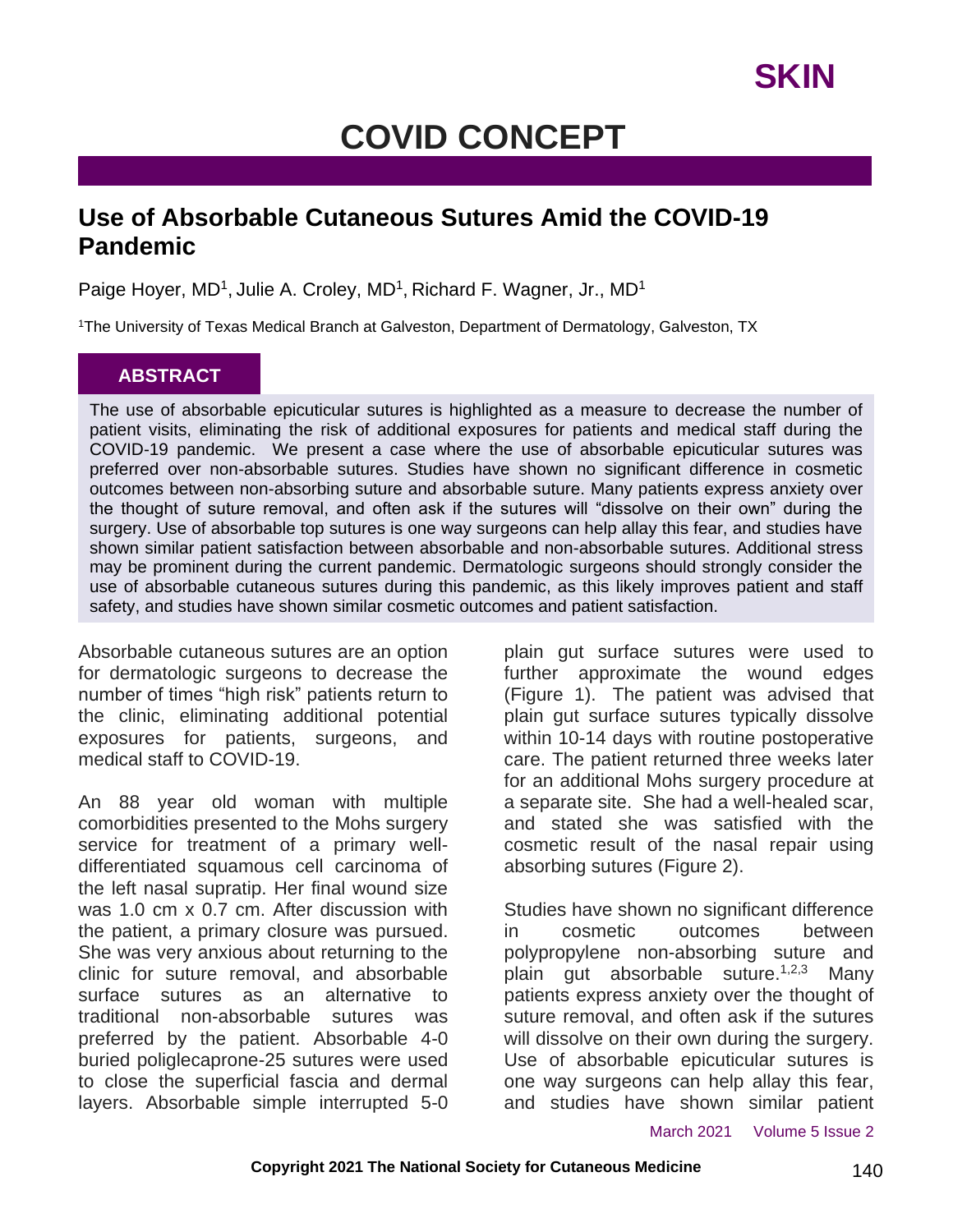# **SKIN**

satisfaction between absorbable and nonabsorbable sutures.<sup>4</sup> Additional stress may occur during the current COVID-19 pandemic, especially for patients considered high risk by CDC. The CDC initially identified patients over the age of 65 as high risk for COVID-19 mortality, but have now clarified that patients of all ages, including pediatric populations, can sustain significant morbidity from this virus. However, those over the age of 65 are more likely to have comorbidities.<sup>5</sup> Patients with chronic kidney disease, type 2 diabetes, chronic obstructive pulmonary disease, obesity, compromised immune systems (e.g. solid organ transplant patients), and heart disease are at a much higher risk of significant morbidity and mortality from COVID-19.<sup>5</sup> The American Academy of Dermatology recommends the use of absorbable sutures during the current pandemic as well.<sup>6</sup>

We requested that patients who did not return for in-person follow up, upload postop photos via our patient portal system. These photos were then reviewed by the surgeons involved in the case. Along with the photos the patients were able to report any symptoms they may be having. Wounds were evaluated for healing, bleeding, cosmesis, and infection. Additionally, the Mohs medical assistant called all post-op patients 1 week after surgery to check in. No post-op wound infections occurred in this population, and all patients expressed satisfaction with their procedure.

Dermatologic surgeons should consider the use of absorbable cutaneous sutures during this pandemic in appropriate patients, especially for patients at higher risk for COVID-19 morbidity and mortality. This intervention likely improves safety for patients, physicians and medical staff, and studies have shown similar cosmetic outcomes and patient satisfaction.



**Figure 1.** Immediately post-op.



**Figure 2.** Two weeks post-op, well-healed scar.

**Conflict of Interest Disclosures:** None

**Funding:** None

**Corresponding Author:** Paige Hoyer, MD 301 University Blvd. 4.112, McCullough Building Galveston, TX 77555

March 2021 Volume 5 Issue 2